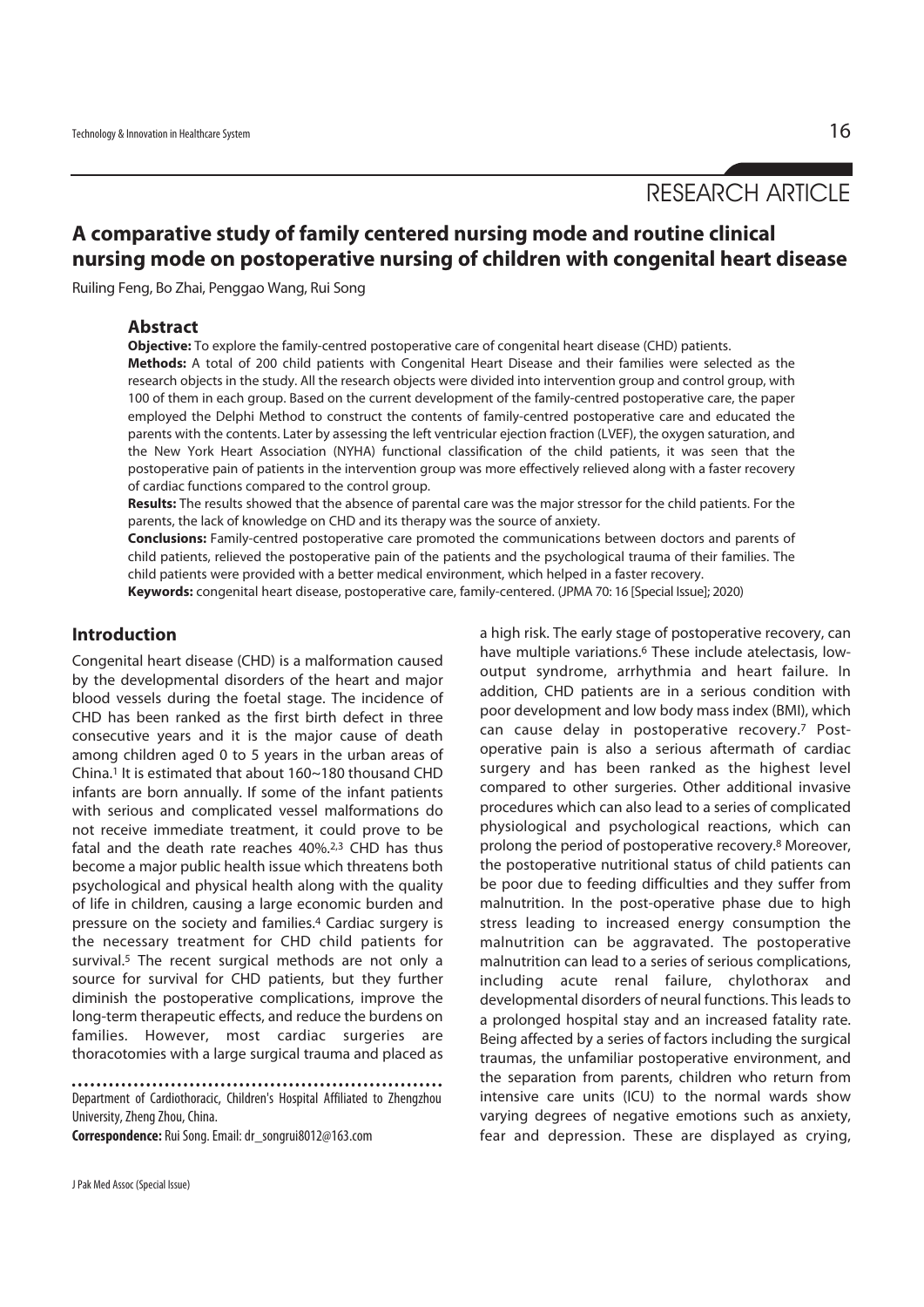irritability, anger, and unwilling to talk or play. Some patients develop urinary incontinence.9 These emotional disorders could lead to post-traumatic stress disorder (PTSD) after discharge and even the entire adolescent period of child patients.10-15 Multiple studies have shown that families can play an important role in the rehabilitation process of CHD patients. If the parents of these patients are supported with effective information and involved in the postoperative care process of their children, the status of both the patients and their parents would be effectively improved, which is conducive to the recovery of the patients.16-20 The objective of this study was to explore the family-centered postoperative care of congenital heart disease (CHD) patients.

## **Patients and Methods**

From September 2018 to August 2019, child patients aged 1 month to 5 years who had undergone CHD surgery in the Children's Hospital Affiliated to Zhengzhou University and their family members were selected as the research subjects. In accordance with the principle of random sampling, a total of 200 child patients who had agreed for CHD surgery were randomly divided into the intervention group and the control group, with 100 patients in each group. Inclusion criteria were, a first experience of a child patient to undergo CHD surgery, with the parents of patients volunteering to participate in the study and having signed the informed consent form. Exclusion criteria were the CHD child patients with chromosomal abnormalities and other serious diseases; those with the child patients with severe complications in the perioperative period; the child patients who were having second or the third surgeries; the child patients whose parents suffered from mental diseases or cognitive function impairment; those who came from single-parent families or whose parents were not involved in the process of postoperative care. Informed consent was signed by all patients' parents or their families and this study was approved by the Ethics Committee of Children's Hospital Affiliated to Zhengzhou University.

Estimation of sample size: According to the results of 10 pre-test cases, the difference of LVEF between the intervention group and the control group before an operation, 1 month after intervention and 3 months after intervention was 4.026, 5.337 and 8.379, respectively with the smallest difference of 4.026. Based on the results of 60.256±9.336 in the literature,21 the population standard deviation of 9.336 was selected. The estimation formula for the sample sizes of the two groups of measurement data was as follows:

 $17$  Technology & Innovation in Healthcare System

$$
n_1=n_2=2[(z_\alpha+z_\beta)^2\,\sigma^2\,/\,\delta^2]
$$

In the formula,  $\alpha = 0.05$ ,  $\beta = 0.1$ ,  $z_{\alpha} = 1.6449$ ,  $z_{\beta} = 1.2816$ ,  $\sigma = 9.339$ ,  $\delta = 4.026$ . After calculation, n<sub>1</sub> and n<sub>2</sub> were 92. Each group was sampled for 100 cases due to the need to eliminate approximately 10% of the estimated cases. The intervention of nursing care.

**Control group:** The current clinical nursing mode was adopted, and routine nursing and health education were given. It was necessary to do a good job in family communication. Children's diet should be light. It was necessary to keep respiratory tract unobstructed and strengthen lung care. According to the recovery of the disease, the children were instructed to carry out activities. Before discharge, the family members were instructed to limit the amount of activity of the children in the early postoperative period, strengthen nutrition, and recover physical and mental functions as soon as possible.

**Intervention group:** On the basis of the control group, the family centered postoperative nursing method was adopted. After admission, the parents of the intervention group were first explained the condition of their child, were made familiar with the hospital environment, issued the relevant health education pamphlets and explained the precautions after admission. Before surgery, the model of the heart and the animation of the surgical process were displayed to the children and their parents. After the comprehensive psychological counselling, the parents were suggested to encourage the children to establish a sense of intimacy and trust between the parents and the children. After the operation, the process and the result of the operation were explained to the parents in order to relieve their stress. The diet, nursing, and medication that should be paid attention to after the operation were also explained to the parents. At the time of discharge, the parents were explained the care of the wound at home, the permitted activities of the child, medication and return visits as well as other aspects of family care. Nurses were responsible for communicating with the parents before and after admission as well as before and after surgery. Besides, nurses had to conduct educational and support activities once a day to guide and encourage the family members to participate in the perioperative care. A special communication channel was set up for consultation between doctors and patients to help and timely guide parents in the care of children.

**Delphi Method:** Based on the analysis and collation of the interview data, the preliminary draft of "familycentred postoperative care content for child patients with congenital heart diseases" was initially revised and made into the first round of expert letter inquiry form. The study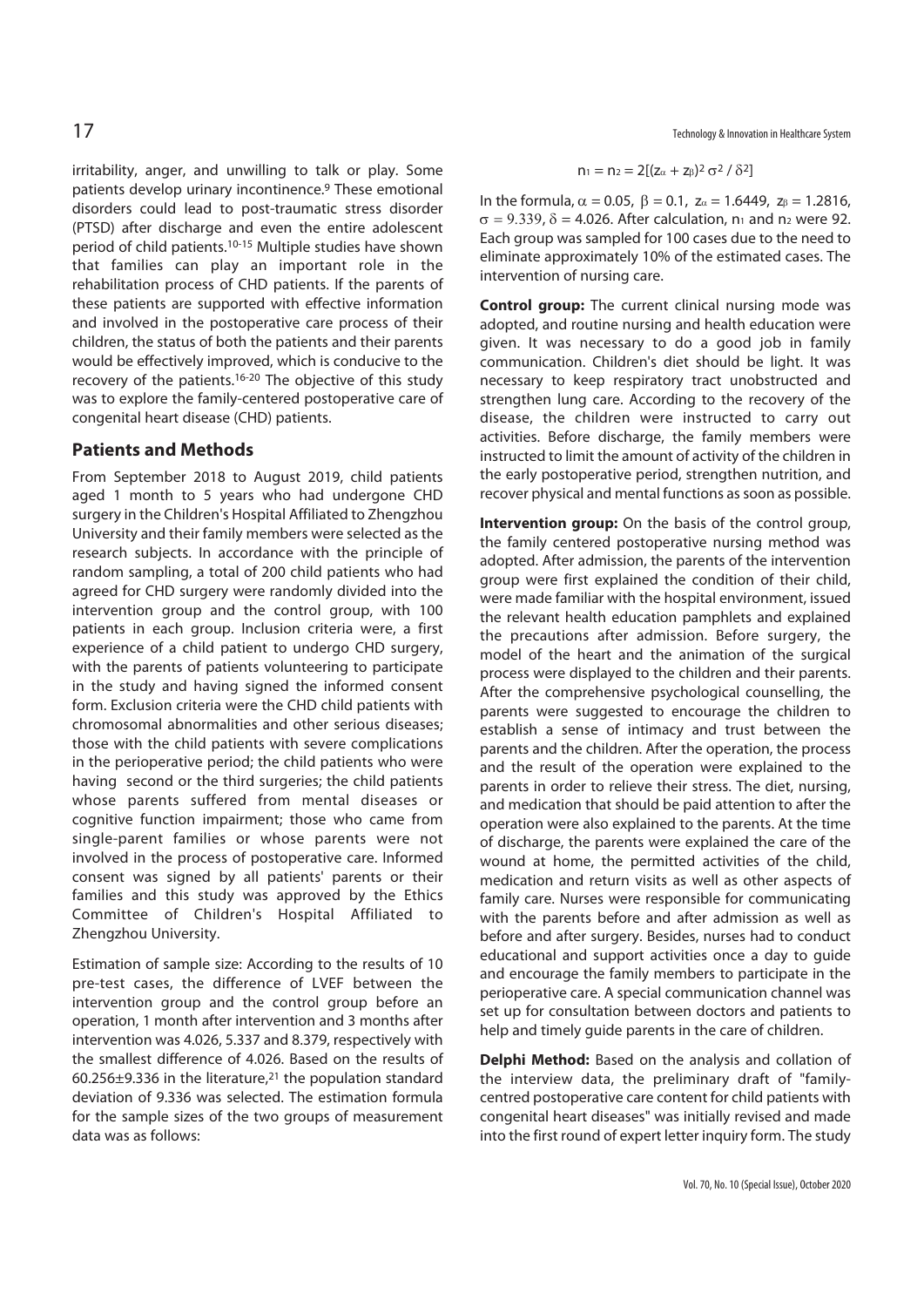selected 23 experts who satisfied the inclusion criteria, which were mainly experts in the fields of clinical care, clinical care management, care administration, and care management research.

The Delphi Method included two enquiries; the first round of letter enquiry was completed after 1 month; the second round of enquiry was completed after 2 months. The time interval between the two rounds of letter enquiry was 4 weeks. After completing the first round of letter enquiry, the results were collected and analysed to modify the questionnaire for the second round. The study expert letter enquiry questionnaires were sent to the investigators via mails or in-person issuance. The opinions of experts in each round were collected to calculate the concentration and coordination of expert opinions on each content. After two rounds of enquiries, the opinions of experts were basically consistent, thus, the letter enquiry was terminated.

**The health condition evaluation of child patients:** Indicators of the evaluation were: left ventricular ejection fraction (LVEF), oxygen saturation (SPO2), and New York Heart Association functional classification (NYHA).22 The Colour Doppler Ultrasound diagnosis instrument was applied for the detection of LVEF, the Mindray Pulse Oxygen Monitor was applied to detect and assay the SPO2, and the New York Heart Association functional classification was applied to classify the cardiac functions of the child patients.

**Statistics Analysis:** The data collected were analysed and processed with the SPSS 17.0 statistics software. The measurement data obtained before and after the experiment was expressed as x±s and compared by the Ttest. While the count data was represented by the composition ratio and tested by the Chi-square test. In terms of the test results, the bilateral P<0.05 was considered statistically significant.

## **Results**

Results of the Delphi Method The first round of letter enquiry had issued 23 copies of the questionnaire in total, in which 23 of them were returned. The positive coefficient of the experts was 100% in the first round of letter enquiry, in which 18 experts had put forward constructional opinions (18/23=78.26%). The second round of letter enquiry had issued 23 copies of the questionnaire in total and 23 of them were returned. The positive coefficient of the experts was 100%. In the second round of letter inquiry, 3 experts had put forward constructional opinions (3.23=13.04%) and the participation was satisfied. The experts who accepted the two rounds of letter enquiries

were mainly experts in the fields of clinical care management, care administration, clinical care, and care research. The average length of service of experts who accepted the two rounds of letter inquiries was 19.5±7.2 years, all service years were more than 10 years. A total of 16 experts were of intermediate titles and above. All experts had extensive experiences in clinical treatment and care of congenital heart diseases. After two rounds of letter inquiries, the opinions of experts had basically reached an agreement, thus, the inquiry was terminated. The final draft of "family-centered postoperative care content for child patients with congenital heart diseases" included four first-level indicators, namely respect and dignity (providing a good medical environments, humanistic concerns throughout the communication and social support), participation in family-centred ward round system, daily care, professional care, parental companion during invasive operations, information support (postoperative hospital stay, continuous care), and cooperation, 9 secondary indicators, 107 third-level indicators, and 120 items in total. The technical route map is demonstrated in Figure 1.

Comparing the basic information between research objects it was observed that among the 100 cases in the intervention group and 100 cases in the control group, boys were the majority, with 59 (59%) in the former group and 53 (53%) in the latter. The majority of child patients were between 2 and 25 months age, and the proportion of child patients aged 2 to 25 months in the intervention group was 58%, compared with 55% in the control group. Most of the families came from rural areas, in the intervention group accounting for 66% whereas the control group had 65%. In terms of the patient's siblings, 85% of the child patients in the intervention group were only children, while 87% of the children in the control group were only children. The comparisons were demonstrated in Figure-2. The basic information of the two groups: the comparisons of age, gender, siblings and residence were analysed by the Chi-square test. The results showed no statistical significance between indicators of basic information between the two groups.  $(p>0.05)$ .

The LVEF values, SPO2 values, and NYHA classes of child patients in the intervention group and the control group at each time point before and after the intervention were compared in Figure-3. The repeated-measures ANOVA was applied to analyse the LVEF values of child patients. For the intervention group, values obtained between 1 month and 3 months after surgery were compared, with an F value of 70.05 at each time point and P <0.05 was considered statistically significant. For the control group,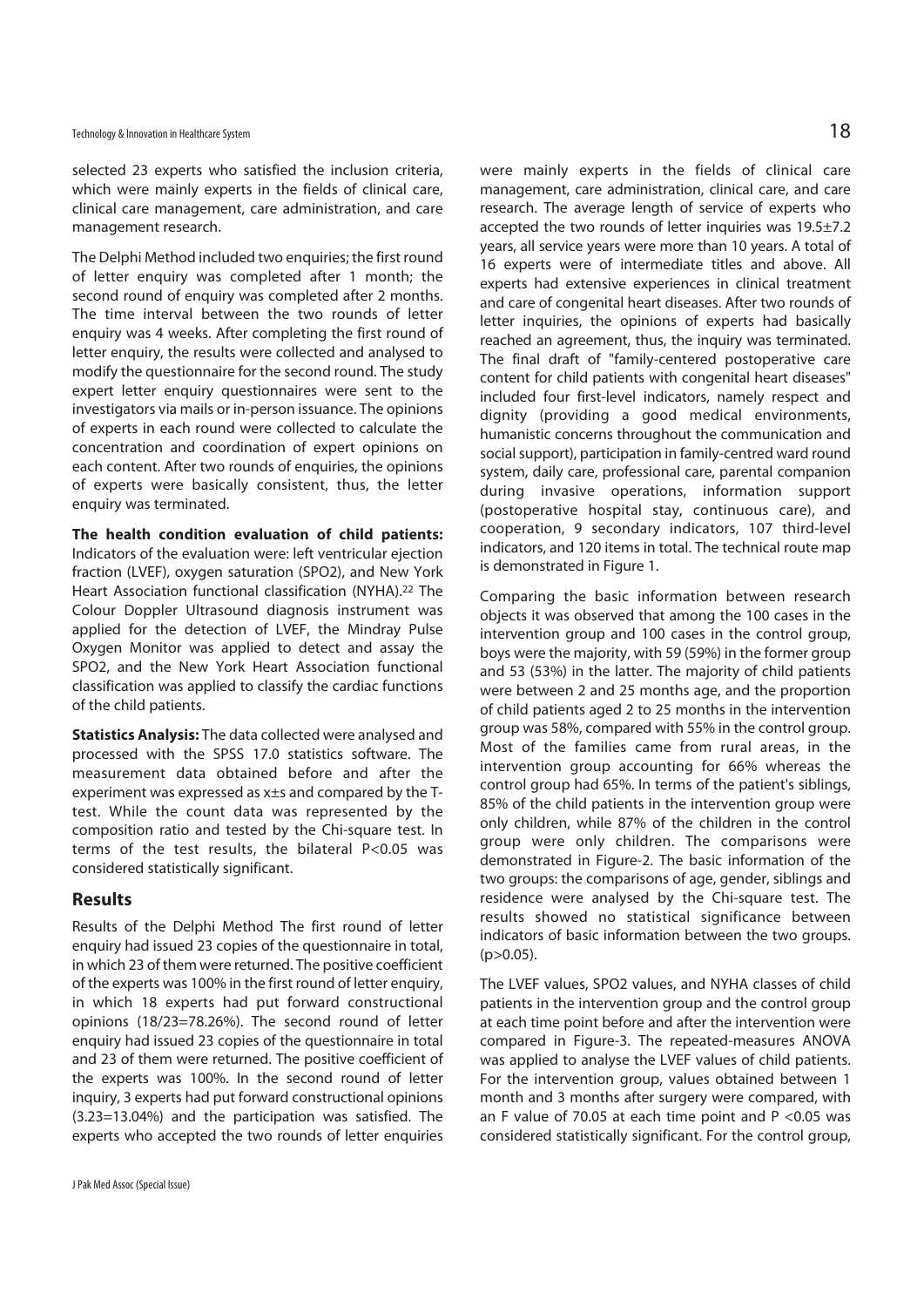

the values obtained between 1 month and 3 months after surgery were also compared and the F value was 35.41. The comparison was made at each time point and P < 0.05 was considered statistically significant. The repeatedmeasures ANOVA was applied to analyse the SPO2 values of child patients. For the intervention group, the values obtained at 1 month and 3 months after surgery were

compared, with a F value of 51.2 and P <0.01 indicating statistical significance at each time point. For the control group, the values obtained before surgery and 1 month after surgery were compared, P <0.01 was considered statistically significant. In the comparison between the values obtained at 1 month and 3 months after surgery, P >0.05 indicated no statistical significance. The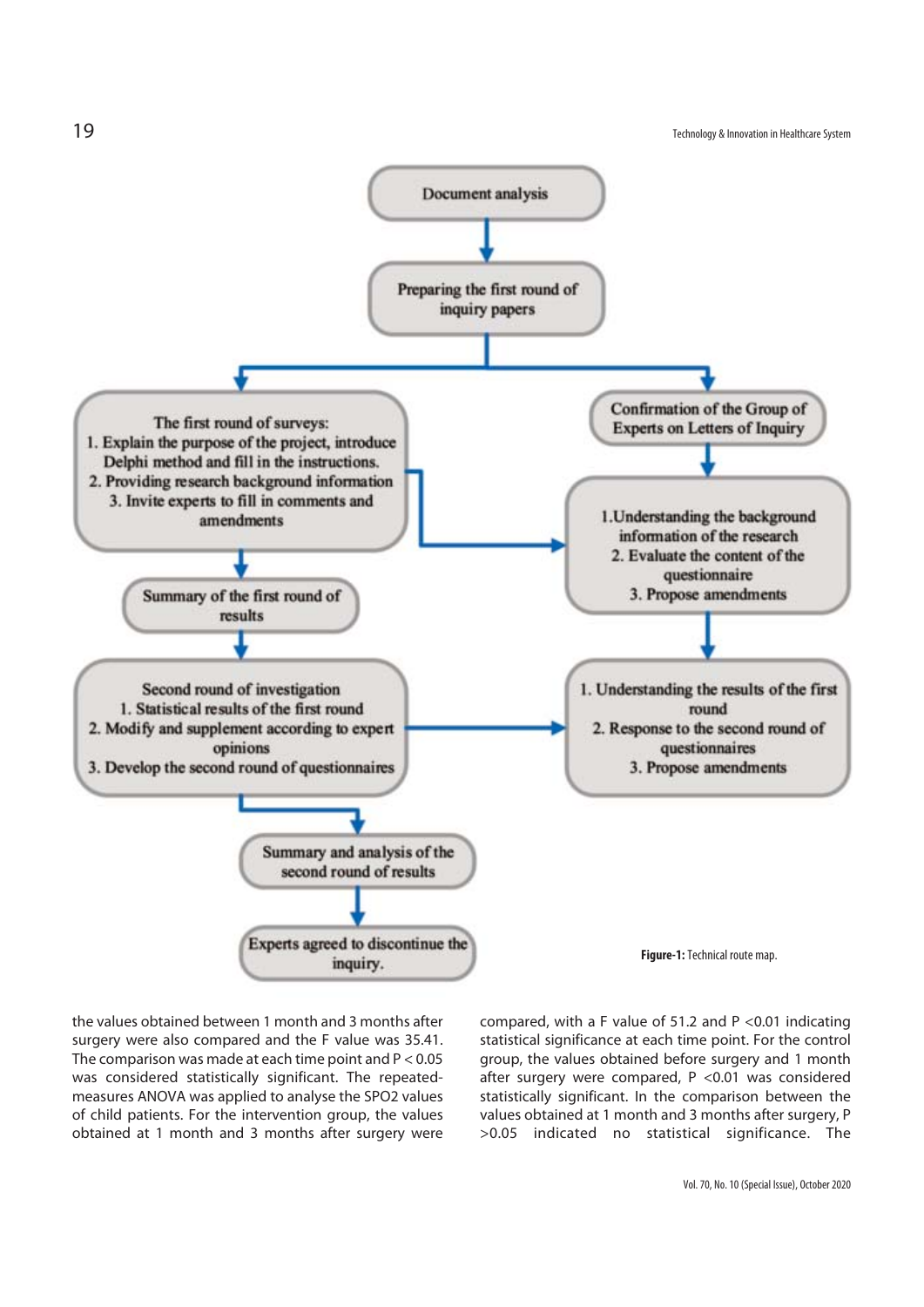

groups (A: the proportion of boys; B: the proportion of patients aged 2~25 months; C: the proportion of families came from rural areas; D: the cases of the only child).

preoperative NYHA of child patients indicated no statistical significance (P>0.05). The NYHA classes of child patients obtained 1 month after the surgeries indicated the statistical significance of the comparison between the two groups (P<0.05).

#### **Discussion**

As children with complex congenital heart disease survive after the first operation, more patients survive to late childhood or early adulthood with heart failure. The prevalence of congenital heart disease is 8-10 per 1000 new-borns.23 Due to the progress made in cardiac surgery, medical treatment and cardiac intervention, the high mortality rate of related congenital heart disease has decreased from 80% to 20%.24 At present, more than 80% of children with congenital heart disease have reached adulthood. In addition to PDA and ASD, which can be operated on in early childhood, all other congenital heart



Figure-3: The comparisons of health indicators before and after the surgeries between the intervention group and the control group (A: the comparison of LVEF values; B: the comparison of SPO2 values; C: the comparison of NYHA classes.).

J Pak Med Assoc (Special Issue)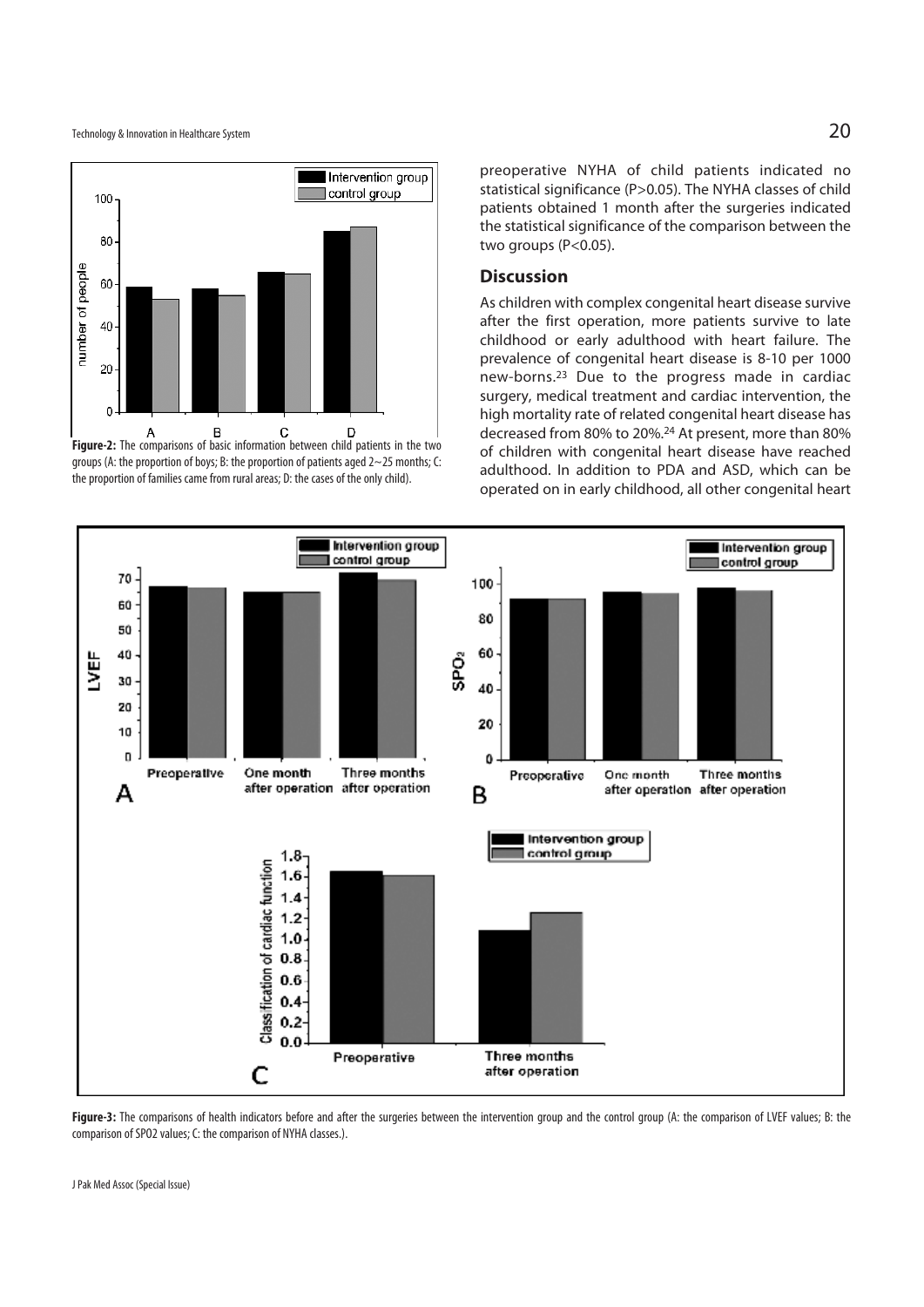diseases should be checked regularly, because even after successful primary intervention or surgery, there can be significant residual or sequelae. The best care for these patients begins with home care in childhood and must continue into adulthood. Almost all patients need careful follow-up in order to identify residual or sequelae and timely treatment. Because of the complexity of many congenital heart defects, the importance of home care has become increasingly prominent.

The traditional nursing model could only meet the general nursing needs in the process of disease treatment and could only provide targeted care for children, while ignoring the role and impact of family and environment on the disease of children. In addition, nurses, children, and their families were relatively independent and lack active communication as well as cooperation. The familycentered care model highlighted the important role of the family in the disease treatment and rehabilitation process of children, encouraged parents to actively participate in the children rehabilitation nursing process and emphasized the communication, the establishment of communication, cooperation and mutual relationship, which effectively improved and enhanced the service quality of childcare.25 Relevant research found that the development of children's mental health and the quality of life related to health after discharge can be improved by developing strategies to improve family mental health. If we can determine the appropriate long-term home care and monitor the functional indicators in real time after the surgical treatment of complex congenital heart disease, we can improve the prognosis.26

When conducting research under Delphi method, the experts should be professionals with more than 10 years of relevant work experience and rich knowledge in the field. There were 23 experts selected from clinical nursing management, clinical nursing and other fields who had been working for about 15 years, so they could provide practical and effective advice for the study. When the return rate of the letter of enquiry questionnaire was greater than 50%, it could be used for statistical analysis. When it was greater than 70%, it could be considered that the survey standard was better.27 The recovery rate of the 2 rounds in this study was 100%, indicating that the experts were highly motivated to participate in this study and a total of 22 experts put forward constructive opinions. Through the analysis of the general information of the children in the control group and the intervention group in this study, the results showed that there was no significant difference in the age, gender, siblings and place of residence of the children, between the two groups (P>0.05).

However, the influence of environmental factors such as external residence for the follow-up study were excluded and hence become the objective of this study. LEVF is the ejection fraction of the left ventricle, which can sensitively reflect the function of the patient's left heart. The results of this study indicated that the LEVF of the children in the control group and the intervention group was more than 50% before surgery, 1 month after treatment and 3 months after treatment, indicating that the heart function of the children in the two groups was sound. After 3 months of treatment, LEVF in the intervention group was significantly higher than that of the control group. The stronger the myocardial contractility, the greater the blood output per pulse, the higher the corresponding ejection fraction, indicating that the myocardial contractility of the intervention group was significantly stronger than that of the control group.28 The results of this study showed that SPO2 in both the control group and the intervention group was more than 90% before surgery, 1 month after treatment and 3 months after treatment. Furthermore, the SPO2 in the intervention group was higher than the control group at 3 months after treatment. SPO2 is blood oxygen saturation, which can reflect the respiratory function of children and a certain degree of arterial oxygen changes.<sup>28</sup> When SPO2 is below 90%, the patient is considered hypoxaemic. While NYHA is the classification standard for heart failure, the higher the grade, the more severe the heart failure of the children.29 The results of this study showed that NYHA 3 months after treatment was lower than that before surgery in both groups, indicating that NYHA could effectively improve the degree of heart failure in children.30 The NYHA of children in the intervention group at 3 months after treatment was significantly lower than that of the control group, indicating that familycentred nursing intervention could improve the heart failure of children more effectively than routine care.

Similarly, research on congenital heart disease in children is ongoing. It has been reported that a hierarchical management algorithm for children based on identified risk factors has been designed. Formal, regular development and medical assessments are recommended for those who are considered to have a high risk of developmental impairment or disability or retardation. A CHD algorithm for monitoring, screening, evaluation, re-evaluation and management of developmental diseases or disabilities is constructed. The proposed algorithm is designed to be implemented in a medical home environment. This scientific statement is prepared for medical providers who care for patients in the medical institution.31 It should be noted that the complete cure of children's congenital heart disease is an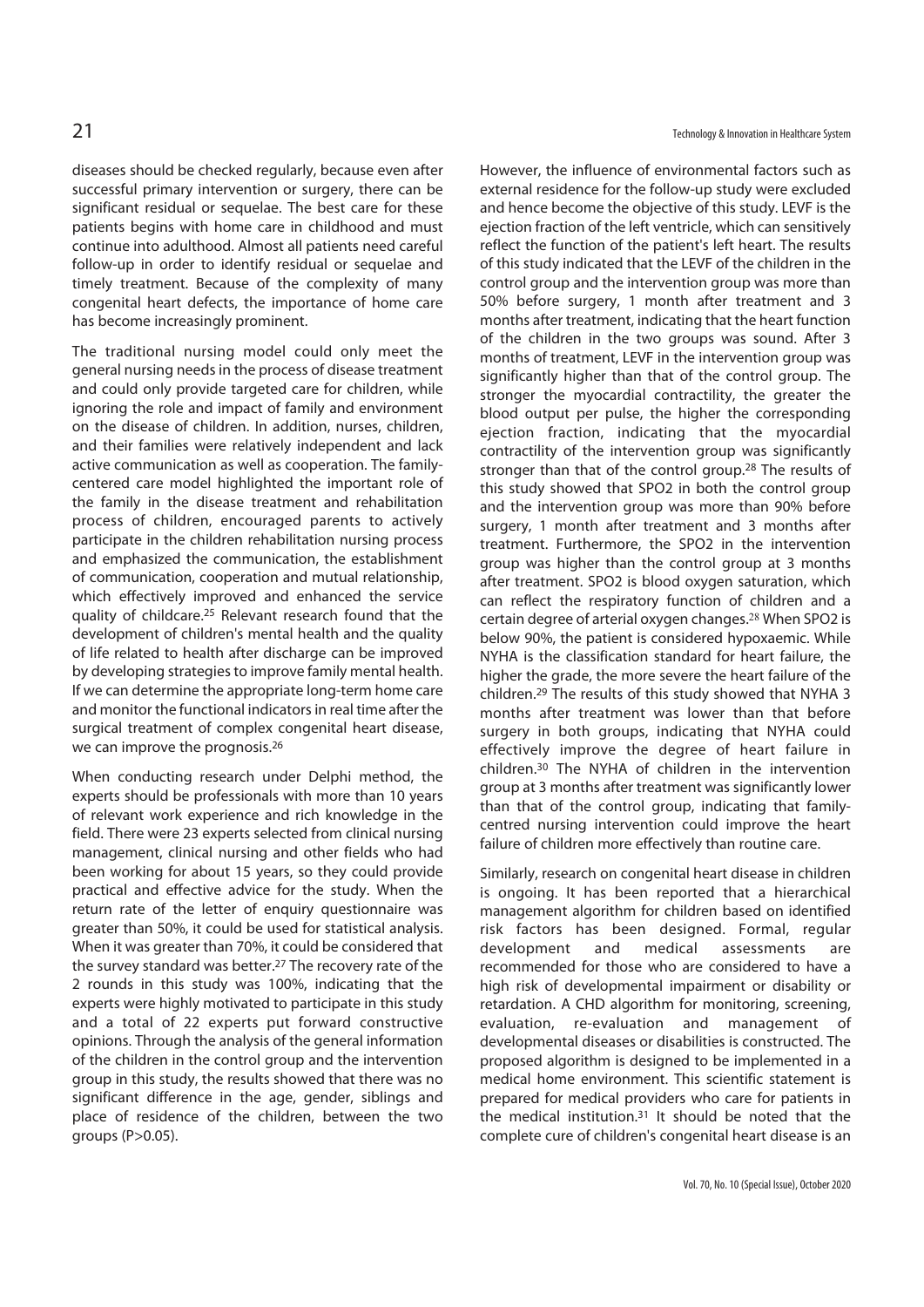exception, and most adult patients still have residual problems and sequelae.32 Further surgical or catheter intervention may be required. Potential late complications include arrhythmias, heart failure, pulmonary hypertension, endocarditis, and thromboembolic events. The management of these patients during pregnancy or noncardiac surgery remains a challenge.33 If this ever-changing group of patients is to receive the best possible care, the best communication between all relevant doctors is essential.

### **Conclusion**

It was observed that after receiving the knowledge on family-centred postoperative care, the parents of child patients were more agreeable to participate in the postoperative care processes of child patients. After 3 months, it was obvious that the participation of parents could effectively reduce the postoperative pain of child patients as well as accelerate the cardiac function recovery of the patients. In the past, considering the potential risks of infection and the emotional trauma of parents, many medical institutions only allowed short visits during hospital stays. However, more and more studies have discovered that the lack of parental care was the biggest stressor of child patients. The family-centred postoperative care allowed parents to participate in the medical care of their children after receiving professional education, which could enable better communication between doctors and patients. Allowing parents to accompany their children during invasive operations could not only alleviate the pain of the child but also reduce the anxiety of the parents.

**Disclaimer:** I hereby declare that this research paper is my own and autonomous work. All sources and aids used have been indicated as such. All texts either quoted directly or paraphrased have been indicated by in-text citations. Full bibliographic details are given in the reference list which also contains internet sources. This work has not been submitted to any other journal for consideration.

**Conflict of Interest:** We declare that all contributing authors of this paper has no conflict of interest and all have contributed equally for this research work.

**Source of Funding:** This work was supported by contributing authors' University through internal research grant.

# **References**

1. Zhou D, Luo YL, Luo SH, Feng M, Tang ML. The Effect of Diagnostic Blood Loss on Anemia and Transfusion Among Postoperative Patients With Congenital Heart Disease in a Pediatric Intensive Care Unit. J Pediatr Nurs 2018;38:62-7. doi: 10.1016/j.pedn.2017.09.007.

- 2. McKenzie JM, Scodellaro T, d'Udekem Y, Chiletti R, Butt W, Namachivayam SP. Late-Term Gestation Is Associated With Improved Survival in Neonates With Congenital Heart Disease Following Postoperative Extracorporeal Life Support. Pediatr Crit Care Med 2017;18:876-83. doi: 10.1097/PCC.0000000000001249.
- 3. Duan L, Hu GH, Jiang M, Zhang CL. Clinical characteristics and prognostic analysis of children with congenital heart disease complicated by postoperative acute kidney injury. Zhongguo Dang Dai Er Ke Za Zhi 2017;19:1196-1201.
- 4. Ashraf MA, Liu Z, Peng W, Parsaee Z. Design, preparation and evaluation of a high performance sensor for formaldehyde based on a novel hybride nonocomposite ZnWO3/rGO. Anal Chim Acta 2019;1051:120-8. doi: 10.1016/j.aca.2018.11.014.
- 5. Zhao J, Tan Z, Gao Q, Xu Y, Jiang S, Ashraf MA. Rapid Determination of Mercury Speciation in Marine Products by Molecular Spectrometry. J Coast Res 2018;82(Suppl 1):77-83. Doi: 10.2112/SI82-010.1
- 6. Riaz M, Muhammad G. Copper Deficiency In Ruminants In Pakistan. Matrix Sci Medica 2018;2:18-21. DOI: 10.26480/msm.01.2018.18.21
- 7. Kanwal A, Aslam B, Mushtaq A, Anwar H, Ahmed HM. Gastroprotective Effe ct Of Avena Sativa (Oat) Seed Grains Against Gastric Ulcer Induced By Indomethacin In Healthy Adult Male Albino Rabbits. Matrix Sci Pharma 2018;2:14-8. DOI: 10.26480/msp.01.2018.14.18
- 8. Halim KA, Yong EL. Integrating Two-Stage Up-Flow Anaerobic Sludge Blanket with A Single-Stage Aerobic Packed-Bed Reactorfor Raw Palm Oil Mill Effluent Treatment. Malays J Sustain Agric 2018;2:15-8. DOI: 10.26480/mjsa.01.2018.15.18
- 9. Atikuzzamman M, Islam MA, Moniruzzaman M, Islam MS. Vendors and consumers status and microbiological analysis of some common fast food items of different fast food restaurants in Barisal City. Malays J Halal Res 2018;1:17-21. DOI: 10.26480/mjhr.01.2018.17.21
- 10. Zahan T, Hashem A, Rahman MM, Bell RW, Begum M. Efficacy of herbicides in non-puddled transplanted rice under conservation agriculture systems and their effect on establishment of the succeeding crops. Acta Sci Malays 2018;2:17-25. DOI: 10.26480/asm.01.2018.17.25
- 11. Noor NM, Suberi IAM, Susanti D, Mukail Y, Adam A, Saad S, et al. Potential Of Dried And Fresh Extracts Of Sanseviera Trifasciata To Mitigate Alexdrium Tamiyavanichii, A Toxic Dinoflagellate. Sci Herit J 2018;2:18-20. DOI: 10.26480/gws.01.2018.18.20
- 12. Rashid H, Arslan C, Khan SN. Wastewater Irrigation, Its Impact On Environment And Health Risk Assessment In Peri Urban Areas Of Punjab Pakistan-A Review. Environ Contam Rev 2018;1:30-5. DOI: 10.26480/ecr.01.2018.30.35
- 13. Al Islam S, Javaid Z, Ghaffar A, Jamil Y, Warraich NA. The Effect Of Salt Concentration On Absorbance And Conductance Of Fricke Dosimeter. Acta Chem Malay 2018;2:15-22. DOI: 10.26480/acmy.02.2018.15.22
- 14. Ota HO, Aja D, Okolo CC, Oranu CO, Nwite JN. Influence Of Tree Plantation Gmelina Arborea And Gliricidia Sepium On Soil Physico-Chemical Properties In Abakaliki, Southeast, Nigeria. Acta Chem Malay 2018;2:23-8. DOI: 10.26480/acmy.02.2018.23.28
- 15. Amiet V, Perez MH, Longchamp D, Boulos Ksontini T, Natterer J, Plaza Wuthrich S, et al. Use of Levosimendan in Postoperative Setting After Surgical Repair of Congenital Heart Disease in Children. Pediatr Cardiol 2018;39:19-25. doi: 10.1007/s00246-017- 1718-2.
- 16. Olivieri LJ, Zurakowski D, Ramakrishnan K, Su L, Alfares FA, Irwin MR, et al. Novel, 3D Display of Heart Models in the Postoperative Care Setting Improves CICU Caregiver Confidence. World J Pediatr Congenit Heart Surg 2018;9:206-13. doi: 10.1177/2150135117745005.